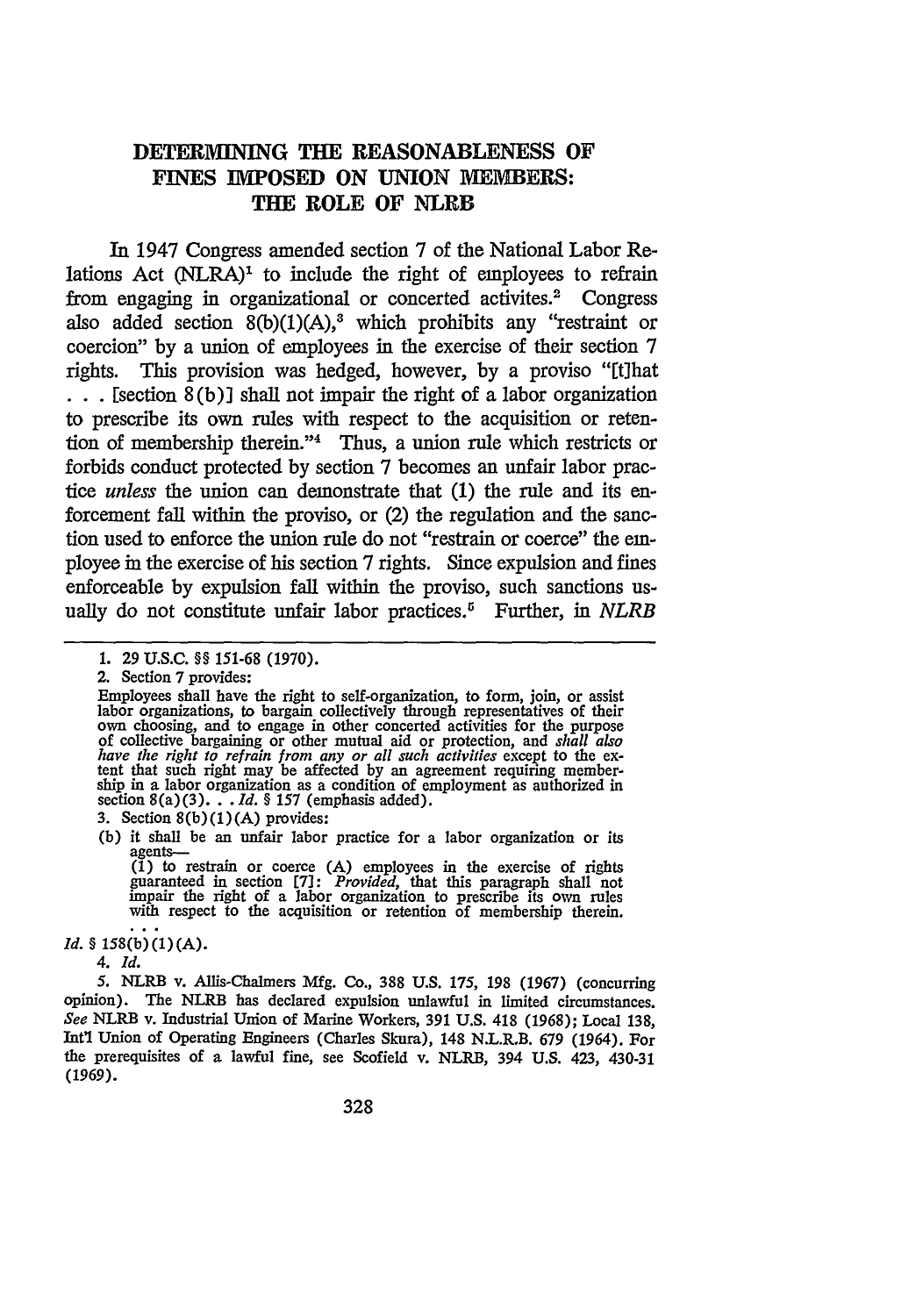*v. Allis-Chalmers Manufacturing Co.,"* the Supreme Court held that fines enforced by court judgments were not within the meaning of "restraint or coercion" covered by section  $8(b)(1)(A)$ .

The Court in *Allis-Chalmers* was not presented with the issue of whether a fine imposed pursuant to a valid union rule may nevertheless violate section  $8(b)(1)(A)$  because it is unreasonably large.<sup>8</sup> The NLRB and two circuit courts of appeals have considered this question, however, and have arrived at opposite conclusions.' Ac-

**6.** 388 U.S. 175 (1967), *noted in* 32 **ALBANY** L. REv. 256 (1967); 20 BAYLoR L. REv. 353 (1968); 9 B.C. IND. & CoM. L. REv. 221 (1967); 33 Mo. L. REv. 290 (1968); 29 Omo **ST. L.J.** 260 (1968); 21 Sw. **L.J.** 703 (1967); **19 SYRACUSE ULJ.** 177 (1967); 36 U. Cn . L. REv. 709 (1967); 70 W. VA. L. REv. **109** (1967).

For more extensive discussions of the holding in *Allis-Chalmers* and its implications for union discipline, *see* Gould, *Some Limitations Upon Union Discipline Under the National Labor Relations Act: The Radiations of* Allis-Chalmers, 1970 **DUE L.J.** 1067; Silard, *Labor Board Regulation of Union Discipline After Allis-Chalmers, Marine Workers and Scofield,* 38 GEo. **WASH. L.** REv. 187 (1969); Note, *Labor Policy: Judicial Enforcement of Fines After* Allis-Chalmers, 53 CoR-**NELL** L. REV. 1094 (1968).

7. 388 U.S. at 186-92. The Court recognized that the union rule against strikebreaking did deter members from exercising their section 7 right to refrain from concerted activity. However, because effective use of labor's "cherished strike weapon," *id.* at 183, is so essential to balancing the strengths of management and labor, five members of the Court were able to agree that such a fine was not the type of "restraint or coercion" prohibited by section 8(b) (1) (A). *Id.* at 186-92. To reach this conclusion the Court observed that where a union is strong and membership therein valuable, expulsion constitutes a greater sanction than a reasonable fine. *Id.* at 192. However, a union should not, during the stressful period of a strike, be made to choose between toleration of conduct inimical to its interests or depletion of its ranks to enforce its rule. Thus, "there is no basis for thinking that Congress, having accepted expulsion as a permissible technique to enforce a rule in derogation of § 7 rights, nevertheless intended to bar enforcement by another method which may be far less coercive." *Id.* at **198** (concurring opinion). Since literal application of the "imprecise words 'restrain or coerce'" would dictate an opposite and "extraordinary" result, *id.* at 184, the Court concluded that resort to the legislative history to determine the meaning of the language of section  $8(b)(1)(A)$  was not foreclosed. From that history it was clear to the Court that the prohibition was aimed at coercive union tactics employed in the course of organizational campaigns and did not purport to regulate the internal affairs of *already organized unions. Id.* at 186-91.

8. 388 U.S. at 193 n.30. *Accord,* Scofield v. NLRB, 394 U.S. 423, 430 (1969). Although the NLRB's General Counsel argued this issue before the trial examiner, the issue was not passed on by the Board or the court of appeals, and was not argued before the Court in NLRB v. Granite State Joint Bd., Local 1029,  $-$  U.S.  $-$ ,  $-$  n.8 (1972) (Blackmun, **J.,** dissenting).

9. Local 504, Machinists (Arrow Development Co.), 185 N.L.R.B. No. 22, 75 L.R.R.M. 1008 (1970), *rev'd sub nom.* O'Reilly v. NLRB, 472 F.2d 426 (9th Cir. 1972); Morton Salt Co., **190** N.L.R.B. No. 32, 77 L.R.R.M. 1100 (1971), *rev'd,* 472 F.2d 416 (9th Cir. 1972); Booster Lodge No. 405, Machinists, - N.L.R.B. -,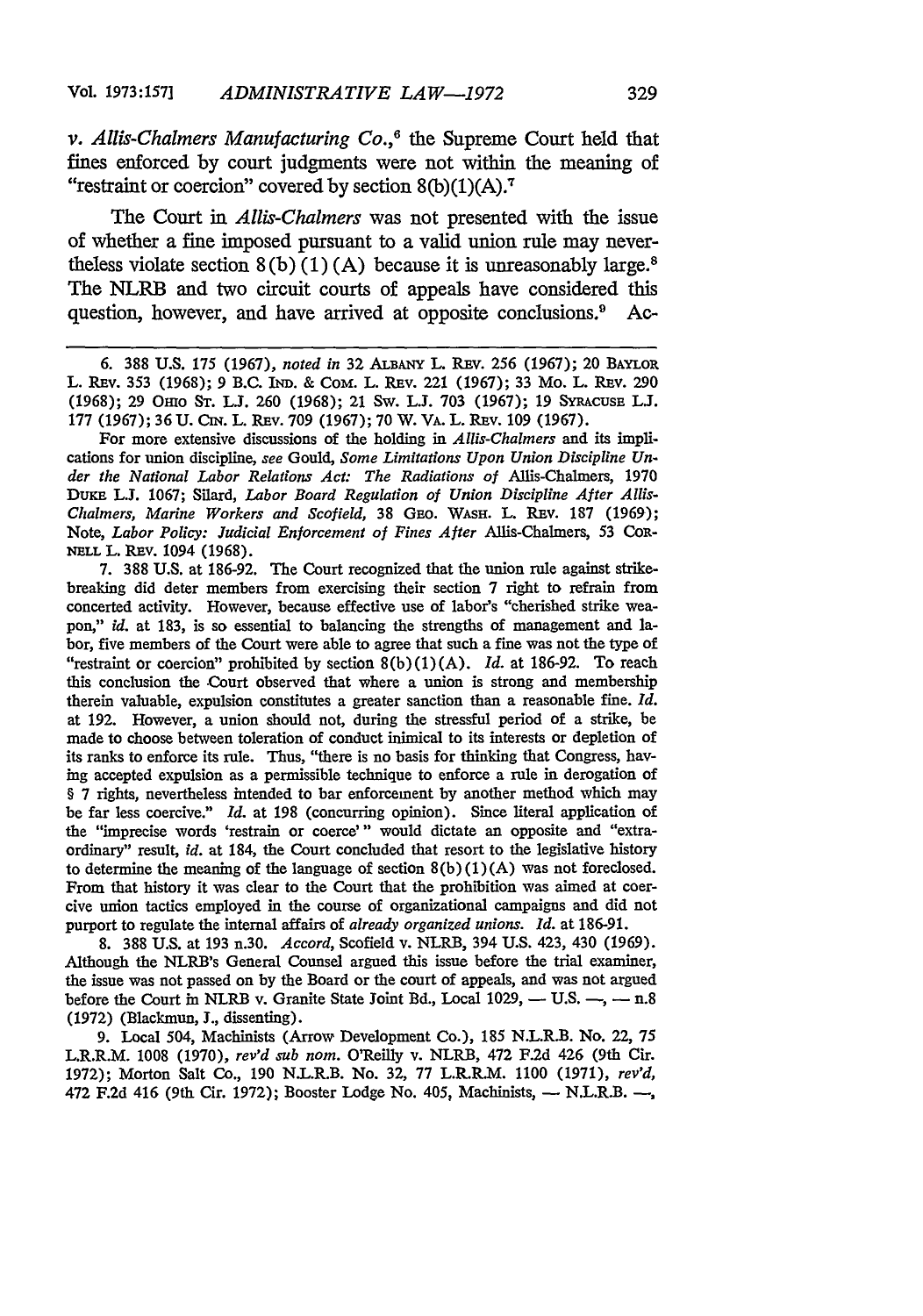cording to the NLRB, the *amount* of the fine is irrelevant to whether its imposition constitutes an unfair labor practice. The only function of the NLRB is to determine whether a fine is permissible in the context of the unfair labor practice proceeding, and the task of deciding whether the amount of the particular fine is reasonable should be left to the state courts. 10 In *Booster Lodge No. 405, Machinists v. NLRB*,<sup>11</sup> the Court of Appeals for the District of Columbia Circuit rejected the NLRB's argument and directed the Board to determine the reasonableness of the fine. The Supreme Court has granted certiorari to consider this question.<sup>12</sup>

The NLRB's argument on the irrelevancy of the amount of the fine was best stated in *Local 504, Machinists (Arrow Development*  $Co.$ <sup>13</sup> *'* The Board pointed out that the Court in *Allis-Chalmers* was unable to find any evidence that Congress was concerned with the excessiveness of union fines in drafting section  $8(b)(1)(A)^{14}$  and that the Court had concluded fines simply were not the type of coercion prohibited by section  $8(b)(1)(A)$ .<sup>15</sup> Given the holding that Congress did not undertake to regulate union fines imposed on members who failed to honor a picket line, the Board reasoned that Congress could not have intended for the Board to regulate the severity of the fines or establish standards with respect to their enforceability. 16 Further, the NLRB noted that, since the legal enforce-

*11.* 459 F.2d 1143 (D.C. Cir. 1972).

12. 41 U.S.L.W. 3346 (U.S., Dec. 18, 1972).

13. 185 N.L.R.B. No. 22, 75 L.R.R.M. 1008 (1970), *rev'd sub nom.,* O'Reilly v. NLRB, 472 F.2d 426 (9th Cir. 1972). *See also* Morton Salt Co. v. NLRB, 472 F.2d 416, 423 (9th Cir. 1972) (dissenting opinion of Browning, J.).

14. **185** N.L.R.B. No. 22, 75 L.R.R.M. at 1010, *citing* NLRB v. Allis-Chalmers Mfg. Co., 388 U.S. 175, 192-93 (1967).

**15.** 185 N.L.R.B. No. 22, 75 L.R.R.M. at 1010.

**16.** *Id.* The Board also noted that

Where Congress desires that the Board make this type of determination, it has said so. Thus, Section 8(b)(5) of the Act authorizes the Board to decide whether or not initiation fees charged of employees re- quired to join a labor organization under a union-security clause are ex- cessive and discriminatory.

*Id.* at 1010 n.19.

Judge Browning, dissenting in Morton Salt Co. v. NLRB, 472 F.2d 416, 423 (9th Cir. 1972), advanced a similar argument. He noted that when Congress passed the Labor-Management Reporting and Disclosure Act (LMRDA), **29** U.S.C. §§ 401-

<sup>-</sup> L.R.R.M. -, *rev'd, 459* F.2d 1143 (D.C. Cir.), *cert. granted,* 41 U.S.L.W. 3346 (U.S. Dec. 18, 1972).

<sup>10.</sup> Local 504, Machinists (Arrow Development Co.), 185 N.L.R.B. No. 22, 75 L.R.R.M. 1008, 1010-11 (1970), rev'd sub. nom., O'Reilly v. NLRB, - F.2d -(9th Cir. 1972).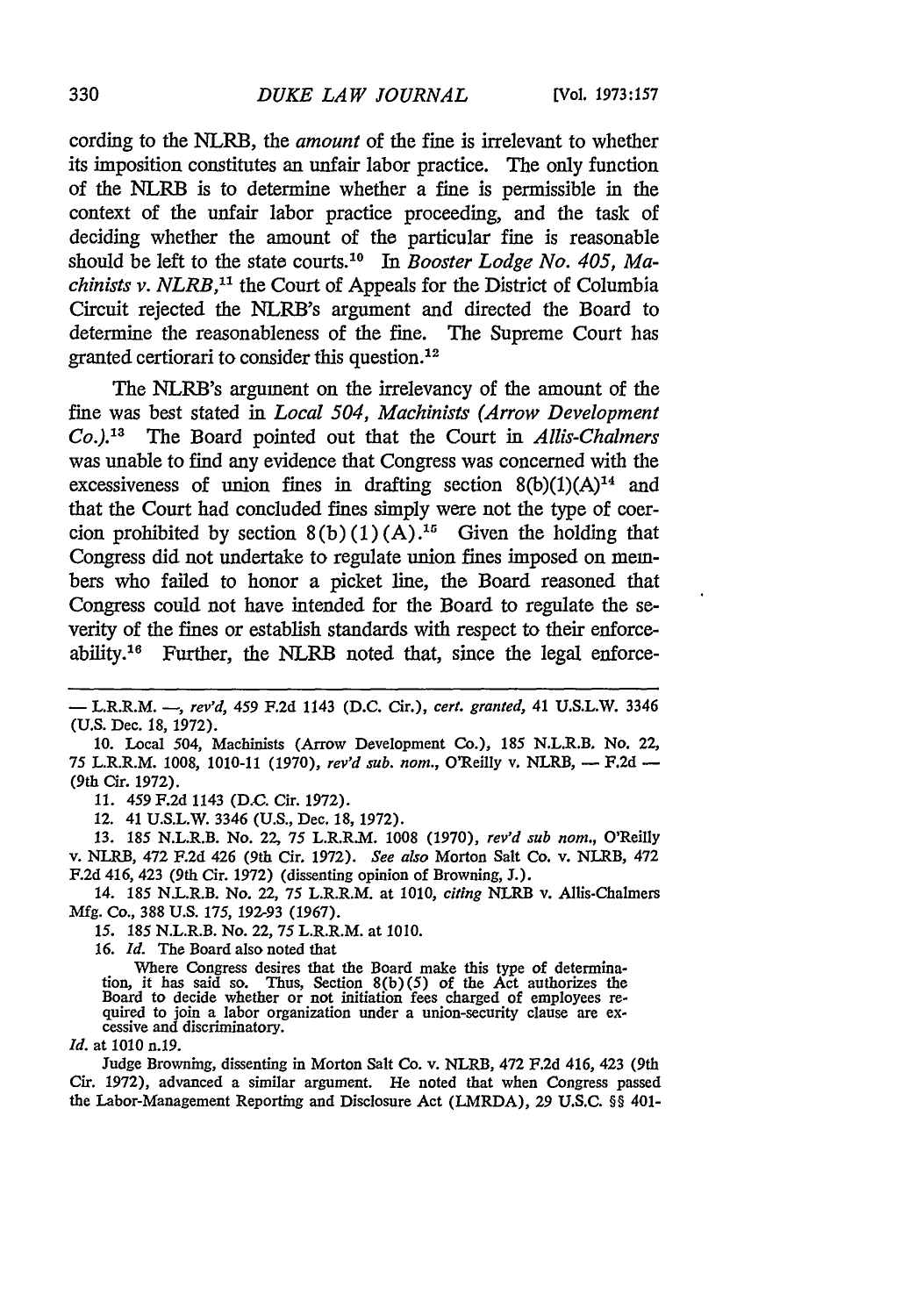ability of fines was "grounded in contract theory,"17 the logical tribunals for assessing the reasonableness of fines were the local courts. 18 The Board claimed support for its position in the Supreme Court's judicial notice of the fact that "the state courts in reviewing the imposition of union discipline find ways to strike down 'discipline [which] involves a severe hardship.' **"19** Thus, the repeated references to *reasonable* fines in *Allis-Chalmers* and succeeding Supreme Court cases should be regarded merely as directions to the state courts to make an independent determination of the reasonableness of the particular fine sought to be enforced.<sup>20</sup>

*The Booster Lodge* court interpreted these references to reasonableness differently. Stating that the Board's position was based upon "a clear misconception of the law and the Supreme Court's relevant decisions,"<sup>21</sup> the *Booster Lodge* opinion laid heavy emphasis on the frequency with which the term "reasonable' modified "fine' *in Allis-Chalmers* and in the more recent decision of *Scofield v. NLRB. 21* The court of appeals viewed the reference in *Allis-ChaImers* to a fine being a lesser penalty than expulsion as a clear implication that a fine's legitimacy depended on its status as a *milder* reme-

17. 185 N.L.R.B. No. 22, 75 L.R.R.M. at 1010. See NLRB v. Allis-Chalmers Mfg. Co., 388 U.S. 175, 191-92 (1967) (commenting on the enactment of NLRA): "Congress was operating within the context of the 'contract theory' of the unionmember relationship which widely prevailed at that time." *See also* Scofield v. NLRB, 394 U.S. 423, 426 n.3 (1969) ("ERlegulation of the relationship between union and employee is a contractual matter governed by local law"); Chafee, *The Internal Affairs of Associations Not for Profit, 43 HARV. L. REV. 993, 1007-08 (1930).* 

18. 185 N.L.R.B. No. 22, 75 L.R.R.M. at 1010.

19. *Id., citing* NLRB v. Allis-Chalmers Mfg. Co., 388 U.S. 175, 193 n.32 (1967) (the Supreme Court had cited Summers, *Legal Limitations on Union Discipline,* 64 HAnv. L. REv. 1049, 1078 (1951)).

20. 185 N.L.R.B. No. 22, 75 L.R.R.M. at 1010.

21. 459 F.2d at 1156.

22. 394 U.S. 423 (1969). The word "reasonable" is frequently used in both *the Scofield and Allis-Chalmers* opinions. See *id.* at 423, 428, 430, 436; 388 U.S. at 175, 180, 181, 183, 192. However, the references could refer to the procedures for imposing the fines and the purposes for which the fines are imposed, as opposed to the *amount* of the fine. *See* Sehlossberg & Lubin, *Union Fines and Union Discipline Under the National Labor Relations Act,* 23 N.Y.U. **CONF. oN** LABOR 207, 216-18 (1971). It is interesting to note that in NLRB v. Granite State Joint Bd., Local 1029, - U.S. - (1972), the most recent Supreme Court case dealing with the enforceability of union fines, the majority and concurring opinions do not speak of reasonable fines at all. The longer dissent barely mentions reasonableness.  $Id.$  at  $-$ .

<sup>531 (1970),</sup> regulating internal union discipline, it vested enforcing authority in the Department of Labor and the federal courts (preserving state remedies), but not in the Board. 472 F.2d at 426 n.4. See LMRDA §§ 103, 603(a), *id. §§* 413, 523(a).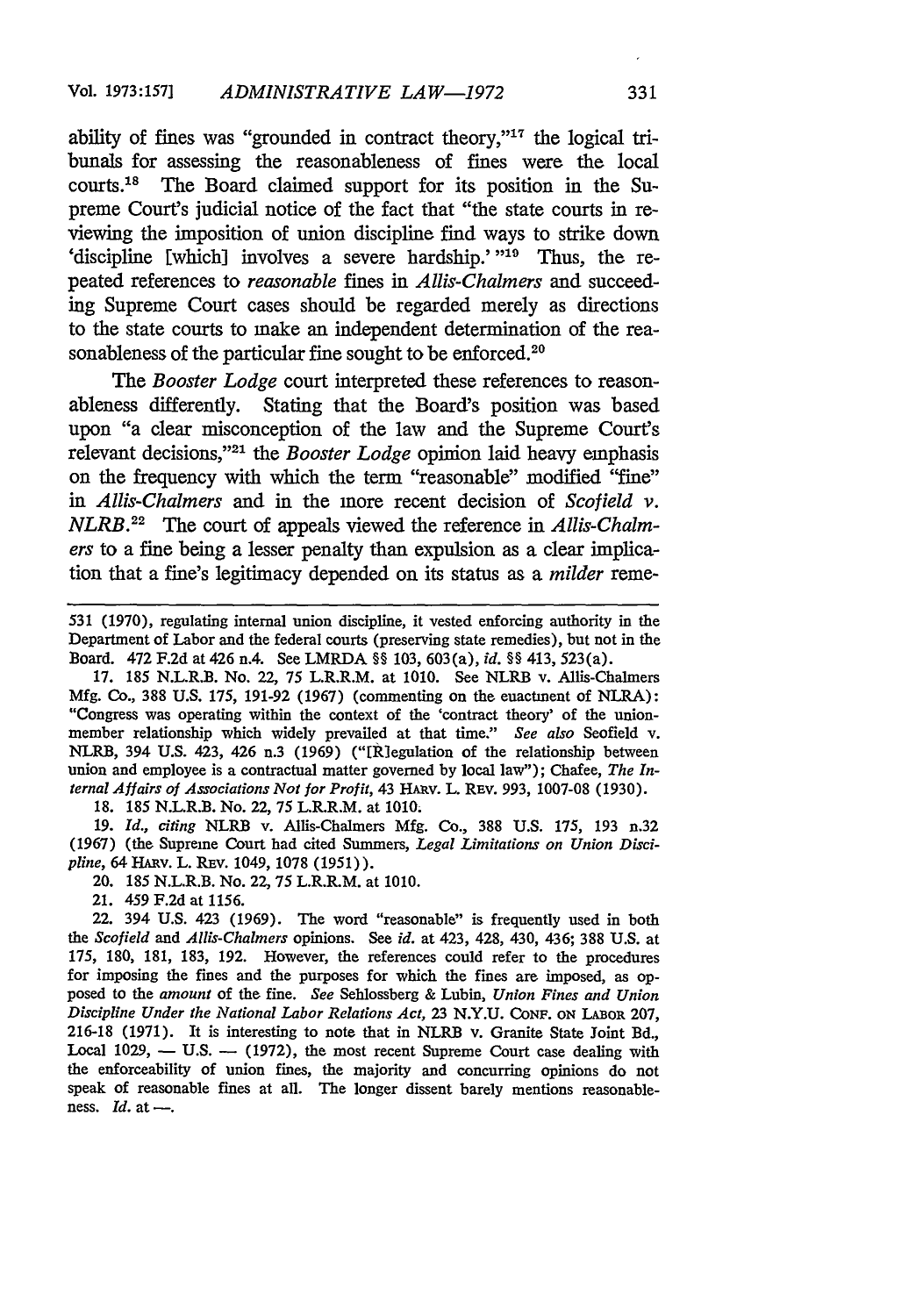**dy.23** Thus a harsh fine, which is *more* severe than expulsion, would be an unfair labor practice.<sup>24</sup> Since according to *Booster Lodge* an excessive fine violates sections 8(b) (1) (A), the Board's duty to examine the reasonableness of fines was clear; $25$  the fact that "'state courts have been adjudicating internal union disputes for more than 60 years' **"26** did not relieve the Board of its duty to adjudicate and remedy unfair labor practices.

*The Booster Lodge* opinion buttressed its legal arguments with a discussion of policy reasons that favor NLRB review of the reasonableness of union fines. Requiring the NLRB to adjudicate the reasonableness of fines would promote promulgation of uniform national labor standards.<sup>27</sup> Further, because the expenses of litigation before the Board are borne by the agency, a union member is less likely to be dissuaded from the exercise of his rights by the costs of litigation in the state courts.28 The D.C. Circuit indicated that the Board's experience in the related area of determining reasonableness of initiation fees would be helpful in making similar decisions with respect to fines.<sup>29</sup> The Board's assertion, that to require it to deter-

23. 459 F.2d at 1156, *citing* NLRB v. Allis-Chalmers Mfg. Co., 388 U.S. 175, 191-92 (1967).

24. *Id.*

**25.** Section 10(a) of the NLRA provides:

The Board is empowered, . ..to prevent any person from engaging in any unfair labor practice (listed in section 158 of this title) affecting com-<br>merce. This power shall not be affected by any other means of adjust-<br>ment or prevention that has been or may be established by agreement, law, or otherwise. . **.** . 29 U.S.C. § 160(a) (1970).

This section is, of course, only a grant of power, not a command. However, the Supreme Court has held that, with some exceptions, the NLRB's jurisdiction to decide issues involving sections 7 or 8 is plenary. *See, e.g.,* San Diego Building Trades Council v. Garmon, 359 U.S. 236 (1959). See notes 31-33 *infra* and accompanying text.

**26.** 459 F.2d at 1157, *quoting* Summers, *The Law of Union Discipline: What the Courts Do in Fact,* 70 YALE **L.J.** 175 (1960).

**27.** 459 F.2d at 1158. The NLRB, of course, has some possible policy arguments as well. Potential responsibility for examining the reasonableness of all fines is a frightening prospect to a Board which is already worried about its work load. *See* Fanning, *Can We Make the NLRB Work More Effectively?,* **23** N.Y.U. CONF. **ON LABOR** 101 (1971). The Board may also be concerned lest it appear to unions to be a hostile policeman rather than a trustworthy and neutral arbiter. See Silard, *Labor Board Regulation of Union Discipline After Allis-Chalmers, Marine Workers and* Scofield, 38 GEO. WASH. L. REV. 187, 197-98 (1969).

28. 459 F.2d at 1158, *citing Summers, supra* note 26, at 220.

**29.** 459 F.2d at 1158. Section 8(b)(5) directs the NLRB in determining the reasonableness of initiation fees, to

consider, among other relevant factors, the practices and customs of labor organizations in the particular industry, and the wages currently paid to the employees affected. . **.. 29** U.S.C. § 158(b)(5) (1970).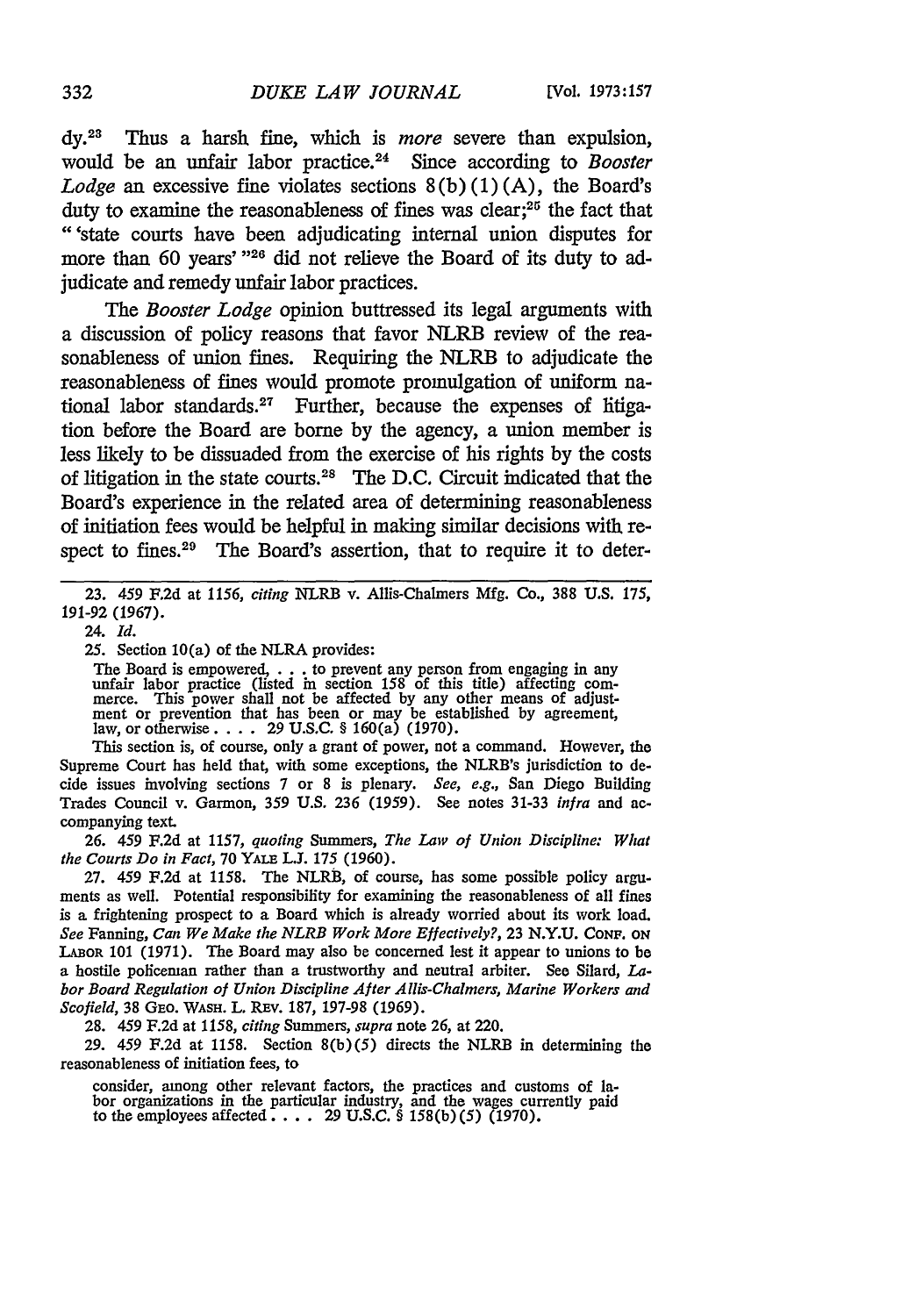mine the reasonableness of fines might result in conflicts between the NLRB and state courts, was brushed aside as not detracting from the Board's statutory obligations.<sup>30</sup>

It is unlikely that this last point will receive so abrupt a treatment in the Supreme Court, since a decision upholding the appellate court in *Booster Lodge* would raise significant preemption problems.<sup>31</sup> *In San Diego Building Trades Council v. Garmon,32* the Supreme Court held that labor controversies involving conduct *arguably* protected by section 7 or prohibited by section 8 of the NLRA were within the exclusive jurisdiction of the NLRB.<sup>33</sup> Thus, if a fine can become an unfair labor practice because of its size, the fine is *arguably* prohibited by section 8 of the Act pending an adjudication of its reasonableness by the NLRB. Absent such a determination by the Board, the state courts would have no jurisdiction to grant or deny enforcement.<sup>34</sup> Moreover, since there is no procedure whereby unions can get advisory opinions on possible section 8 violations,<sup>35</sup>

For an example of such determinations, *see* Local 1419, Int'l Longshoremen Ass'n, 186 N.L.R.B. No. 94, 75 L.R.R.M. 1411 (1970). Cf. NLRB v. Engineers Local 1212, 364 U.S. 573 (1961).

30. 459 F.2d at 1157.

31. For a discussion of preemption as it relates to the issue before the Court in *Booster Lodge,* see Gould, *Some Limitations, supra* note 6, at 1132-36. For discussions of preemption in the field of labor-management relations, *see* VI THE **DE-VELOPING LABOR** LAW 785-94 **(C.** Morris ed. 1971); Broomfield, *Preemptive Federal Jurisdiction Over Concerted Trespassory Union Activity,* **83 HARv.** L. REv. 552 (1970); Come, *Federal Preemption of Labor-Management Relations: Current Problems in the Application of Garmon, 56 VA. L. REV. 1435 (1970); Cox, Labor Law Preemption Revisited, 85 HARV. L. REV. 1337 (1972); Gould, The Garmon Case: The Decline and Threshold of "Litigating Elucidation,"* 39 U. **DET.** L.J. 539 (1962); Isaacson, *Federal Pre-emption Under the Taft-Hartley Act*, 11 IND. & LAB. REL. REV. 391 (1958); Lesnick, *Preemption Reconsidered: The Apparent Reaffirmation of* Garmon, 72 CoLUM. L. REv. 469 (1972); Michelman, *State Power To Govern Concerted Employee Activities,* 74 Hnv. L. **REV.** 641 (1961).

32. 359 U.S. 236 (1959).

- 33. *Id.* at 244.
- 34. Gould, *Some Limitations, supra* note 6, at 1135.

35. Although the NLRB does not currently issue declaratory orders in unfair labor practice proceedings, it appears to have power to do so. The NLRA provides that the Board shall have "authority . . . to make, amend, and rescind, in the manner prescribed by the Administrative Procedure Act, such rules and regulations as may be necessary to carry out the provisions" of the NLRA. NLRA § 6, **29** U.S.C. § 156 (1970). The **APA** permits agencies to issue declaratory orders to "terminate a controversy or remove uncertainty." 5 U.S.C. § 554(e) (1970). The Board already issues such orders in jurisdictional disputes. 29 C.F.R. §§ 102.105- .110 (1972). *See generally* Hickey, *Declaratory Orders and the National Labor Relations Board, 45* NoTRe DAME **LAWYER 89** (1969); Note, *State Regulation of Unprotected Union Activity: Bypassing the "Arguably Subject" Test with NLRB*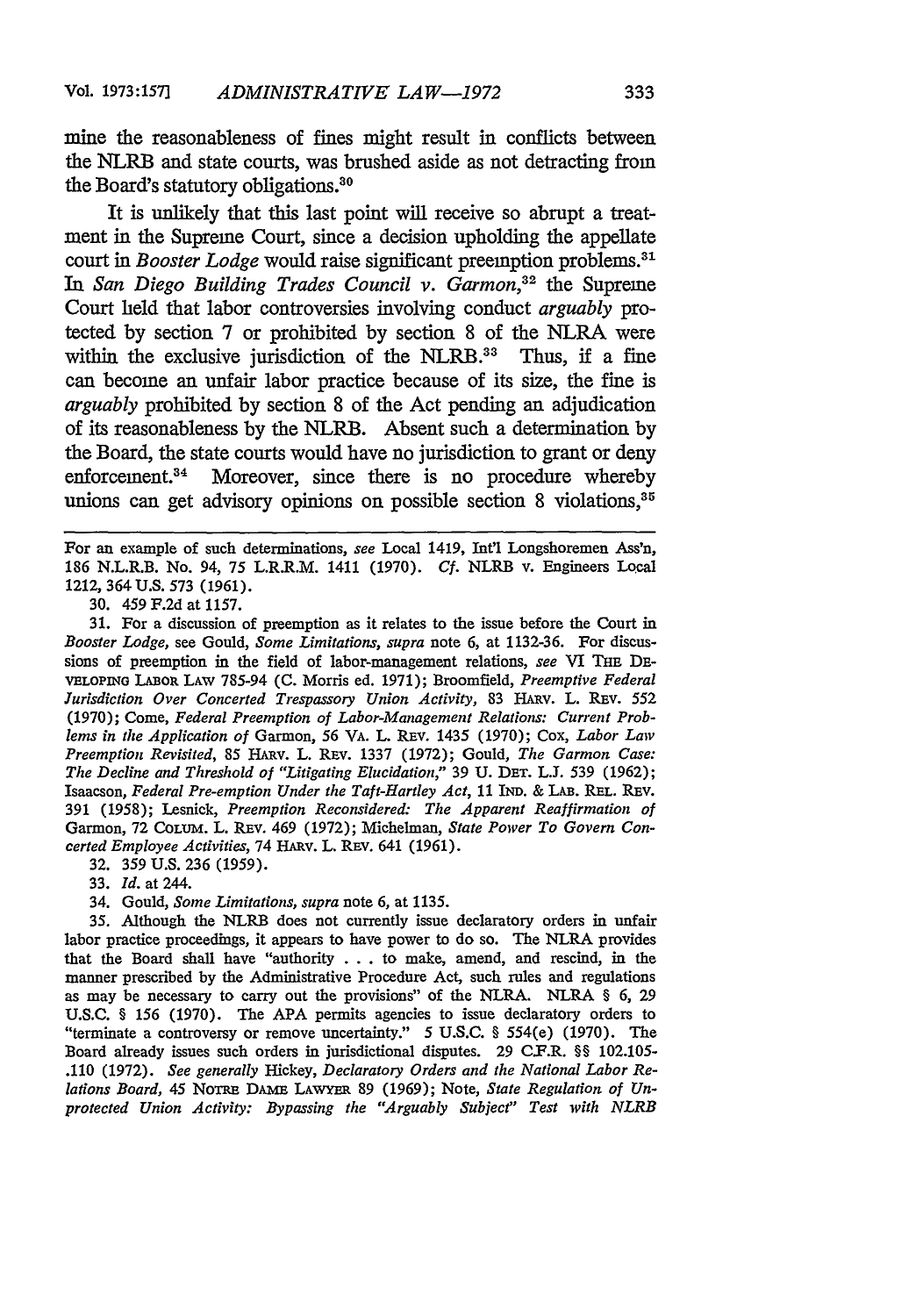the state courts could not get jurisdiction to enforce a fine unless the employee or his employer previously had challenged its legality before the Board.36 But there would be little reason for a disciplined union member so to cooperate with the union in its efforts to collect the fine. Therefore, unless the Supreme Court reconsiders or makes exceptions to the *Garmon* doctrine, a decision affirming *Booster Lodge* could have the practical effect of nullifying the decision in *Allis-Chalmers.*

The alternatives open to the Court in reviewing *Booster Lodge* are clear. It could, of course, agree with the Board that reasonableness of amount is irrelevant to the question of whether a particular fine violates section  $8(b)(1)(A)$ .<sup>37</sup> But the chief arguments of the NLRB-lack of a specific congressional directive, and a narrow reading of *Allis-Chalmers*<sup>38</sup>—seem weak compared to the array of legal and policy reasons advanced by *Booster Lodge* for NLRB review of reasonableness. 39 On the other hand, a decision which could leave unions without a remedy sanctioned by a previous Supreme Court decision is clearly unacceptable.<sup>40</sup> Some of the Court's prior preemption decisions have drawn fire from legislators,<sup>41</sup> commentators<sup>42</sup> and four members of the present Court,<sup>43</sup> and the Court could

36. *See* Gould, *Some Limitations, supra* note **6,** at 1135. *Compare* Axnalgamated Ass'n of Street Employees v. Lockridge, 403 U.S. 274 (1971), where the failure of the member to file an unfair labor practice charge with the Board barred him from relief in the state courts by a strict interpretation of *Garmon.*

- 37. See text accompanying notes 13-20 *supra.*
- 38. See text accompanying notes 13-20 *supra.*
- 39. See text accompanying notes 21-30 *supra.*

40. This assertion is particularly true where, as here, the party is denied even a forum in which to present his case. *See also* Bell **v.** Burson, 402 U.S. *535* (1971); Boddie v. Connecticut, 401 U.S. 371 (1971).

41. For example, the decision in Guss v. Utah Labor Relations Bd., 353 U.S. 1 (1957) (requiring preemption where the Board has declined to exercise jurisdiction but has not ceded jurisdiction to a state agency) was accused of creating "a no man's land, in which there are grievous wrongs and no remedy under American jurisprudence as of this time." 105 Cong. REC. 6413 (1959) (remarks of Senator McClellan). *Guss* was further characterized as "a stench in the nostrils of justice." *Id.* at 6544 (remarks of Senator Ervin).

Congress moved swiftly to fill the "chasm created by *Guss," id.* at 6430 (remarks by Senator Goldwater), by enacting section 14(c) to the NLRA, requiring the NLRB to exercise jurisdiction over all labor disputes which met jurisdictional standards prevailing on August 1, *1959.* 29 U.S.C. § 164(c)(1) (1970).

42. *See* Come, *supra* note 31, at 1437-40; Cox, *supra* note **31,** at 1359-68;

*Advisory Opinions,* **70 YALE L.J.** 441 (1961). The use of such orders has the apparent support of at least two members of the present Court. See Amalgamated Ass'n of Street Employees v. Lockridge, 403 U.S. 274, 328 n.6 (1971) (dissenting opinion of Burger, **C.J., &** White, *3.).*